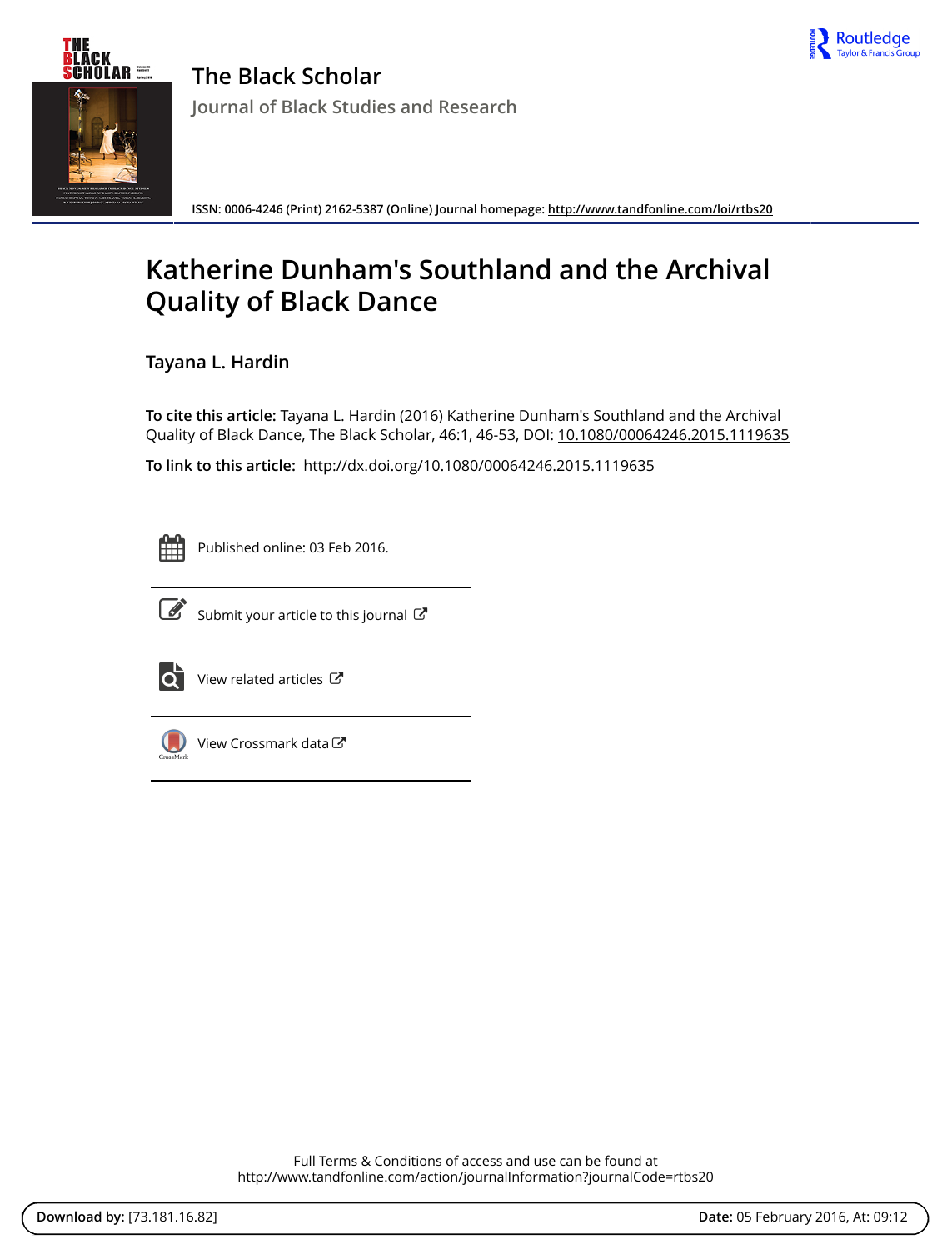## Katherine Dunham's Southland and the Archival Quality of Black Dance

## TAYANA L. HARDIN

This is the story of no actual lynching in the southern states of America and still it is the story of every one of them …

Katherine Dunham, 1951

T his essay dwells on the imbrication of<br>bodies and stories through a close reading of Southland, a two-act lynching ballet created and directed by African American choreographer Katherine Dunham (1909–2006). By the Katherine Dunham Dance Company's December 9, 1950 premiere of Southland at the Teatro Municipal in Santiago, Chile,<sup>[1](#page-6-0)</sup> the practice of lynching, identified in a 2005 Senate Resolution as the "ultimate expression of racism in the United States following Reconstruction," had been documented in all but four states.<sup>[2](#page-7-0)</sup> Having reached a fever pitch in the postbellum and interwar years, lynching was acknowledged as a ritual that created, reified, and maintained the racial narratives protecting white supremacy and justifying African American subjugation. Varied and far-reaching antilynching efforts became a righteous cause among civil rights workers, the American Communist Party, and celebrities and artists, including music hall performer Josephine Baker, author Richard Wright, and actor Paul Robeson.

By the 1950s, lynching had been in steady decline for several years. However, Katherine Dunham, touring abroad with her company throughout the 1940s, was not impervious to the continued harm it imposed upon black communities in the United States, particularly in the American South. After receiving news that a black youth had been lynched, and that Willie McGhee and the Martinsville Seven were awaiting their death sentences for allegedly raping a white woman, $3$ Dunham was compelled to respond in a manner "surpass[ing] purely theatrical and artistic aspirations."<sup>[4](#page-7-0)</sup> Southland thus became Dunham's refusal to dismiss the perpetual destruction of black lives meted out through judicial and extrajudicial means. Despite the criticism it drew from the US Department of State, the ballet demonstrated her commitment to social justice, situating her in the company of numerous black artists and writers who privileged art as a powerful intervention into the fraught sociopolitical discourse surrounding lynching.[5](#page-7-0) Dunham's contribution to this conversation is the topic of this essay, and is read through the relationship between bodies and stories that emerges in close reading a handful of documents from Dunham's Southland archive.

Southland dramatizes the events preceding, during, and following the lynching of Richard, a young black field hand.<sup>[6](#page-7-0)</sup> The ballet opens on the sweeping landscape of an antebellum Southern mansion, which soon gives way to a beautiful magnolia tree. A Greek-style chorus conveys the "earthdignity of the Negro" by way of pantomime and the distinctive sounds of Negro spirituals, work songs, and revival hymns. As the story unfolds, Richard (played by Ricardo Avales) shamelessly courts Lucy (Lucille Ellis), a young black woman fieldworker, while Julie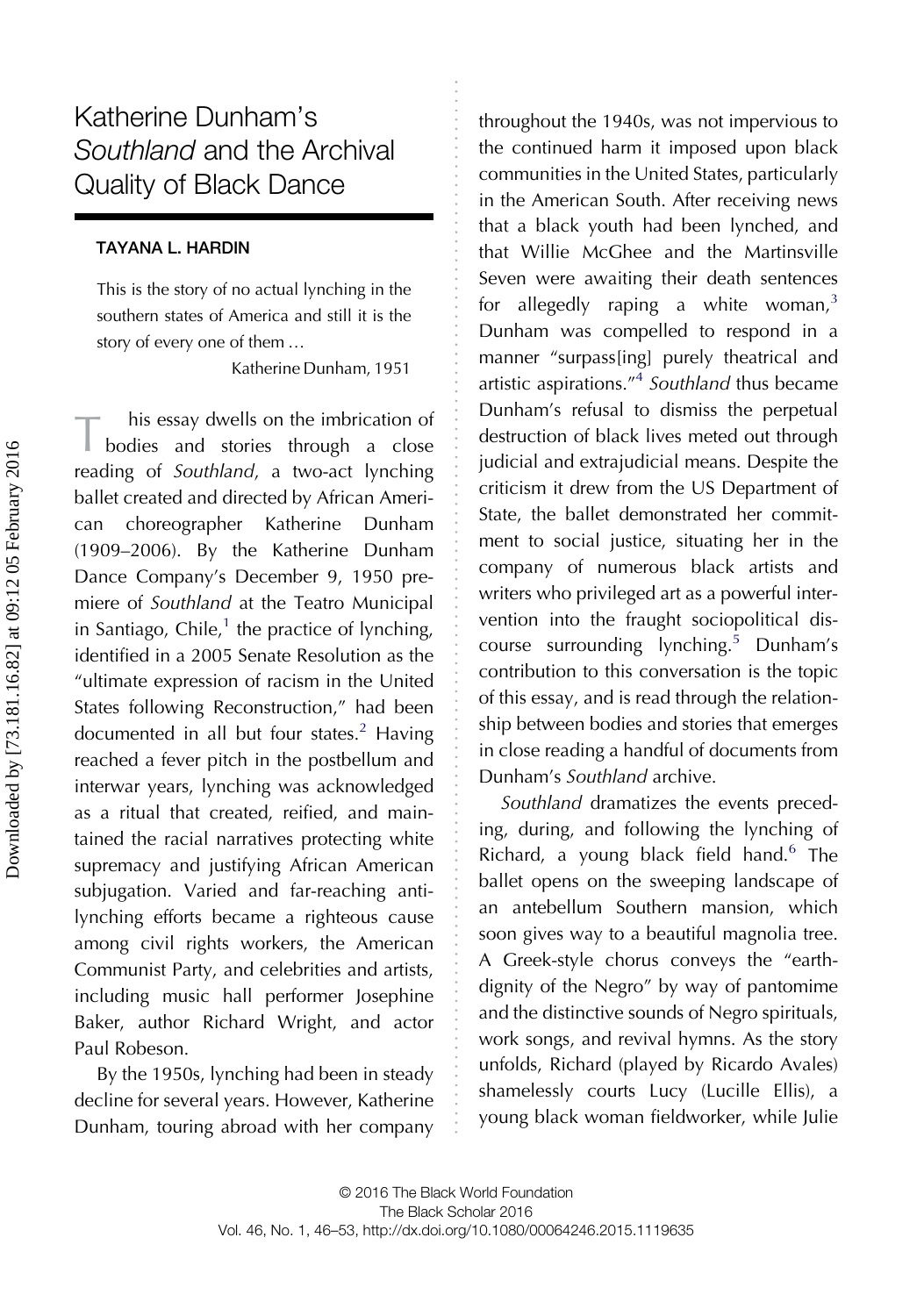(Julie Robinson Belafonte), a young white woman, is left unconscious under the magnolia tree after being physically assaulted by her lover, Lenwood (Lenwood Morris). When Richard and a group of field hands discover Julie, he rushes to help her against the advice of his friends and the chorus. Awaking and seeing him, Julie cries the hated word "Nigger!"—the only spoken word in the entire production. She accuses Richard of rape, and, through impassioned pantomime and dance, sows her lie in the ear of an (invisible) avenging white mob; soon after, Richard is lynched.

It is only when Richard's lynched body swings toward her in full view that Julie realizes her crime's impact. Overwhelmed yet fascinated by his broken body, she rips a piece of his clothing as a souvenir of her own terror, triumph, and guilt. Her bravado falters momentarily upon encountering Richard's sweetheart, Lucy. Although Julie moves on, Lucy grieves. The chorus grieves, too, as they gather and leave with the young man's body. In Act II, the chorus bears Richard's lynched body in a funeral cortege, symbolically witnessed by patrons of a Basin Street cafe; although they do not see the procession, they sense Richard's ghostly presence as they dance and weep in a "spirit of frenzied cynicism." As the ballet closes, a blind beggar sees the "true fact" of the patron's distress and seeks "the answer, which all of us who love humanity seek more than ever at this moment."

This essay's focus on the relationship between bodies and stories takes its directive from a comment Dunham makes in her program notes and from two key moments

in the Southland narrative. The first directive arises in the program for the 1950 Chilean premiere, in which Dunham writes boldly that Southland "is the story of no actual lynching in the southern states of America and still it is the story of every one of them."<sup>[7](#page-7-0)</sup> This progression from no actual story into the story of every one of them might be read as an assertion of the power of embodied fictions to convey social truths. It might also be read, as I do here, as an assertion of the generative, reproductive quality of black dance and its capacity to narrate—to conjure and restore previous acts through story—and subsequently become both the one and the many. Together, these assertions situate Southland between the "excitement of breath" and moving body, on one hand, and the ideological terrain of story and symbol on the other.<sup>[8](#page-7-0)</sup>

Aligning with the disciplinary imperatives of dance history, the task of examining the excitement of breath and moving body might be undertaken most obviously through close attention to the stylized, physical labor (i.e., the execution of choreography) performed by the company's dancing bodies. However, the long-disappeared status of the Southland ballet renders this task improbable if not impossible by Western conceptions of historical preservation, especially in the absence of archival documents or footage that would reproduce—out of time, despite the passage of time—the visual imprint of its bygone enactment. $9$  This absence of the bodies—real, celluloid, or otherwise inscribed—as they danced Southland ostensibly shores up a prevailing conceptualization of performance as an at risk mode of enactment that dwells on the brink of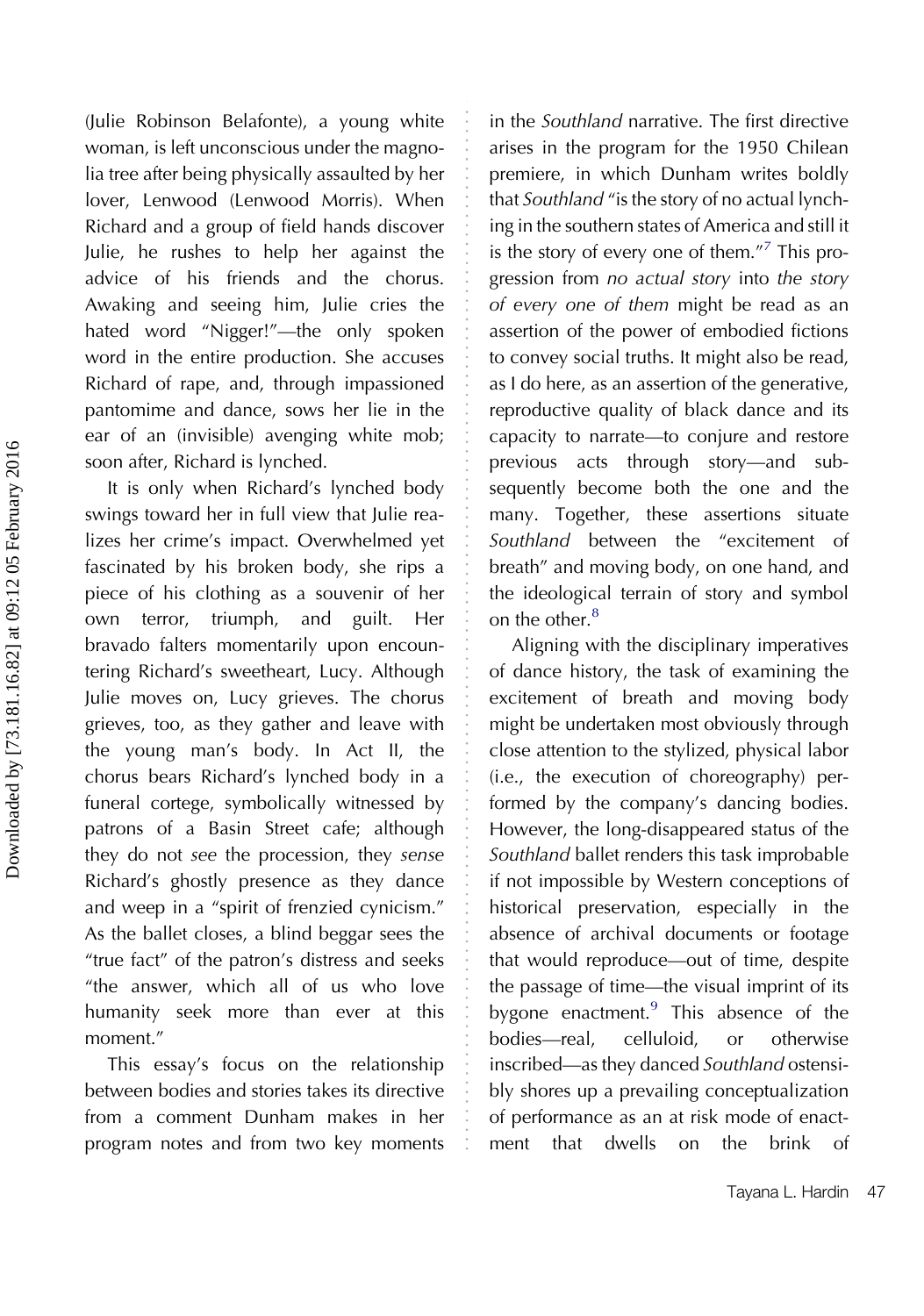disappearance and traffics in ephemerality rather than remains.

Such challenges to restoring a past performance as it unfolded at the site and moment of its enactment represent a methodological dilemma often encountered in historical reconstructions of dance. But at this impasse, the tools of literary interpretation can contribute to the study of black dance, a mode of performance that, as Dunham's notes remind us, operates not only on a corporeal register, but also in the abstraction of story and figuration. Although literary methods offer limited insights into dance as an embodied practice and rely upon textual ephemera that may not be entirely consonant with the events that actually transpired, these methods can further elaborate a locus of inquiry that is of signal importance to scholars of black dance: the black dancing body. Engaging extant Southland documents as historical sources and literary texts acknowledges the dancing body's power while explicating the ways its textual representations intervene in multiple discourses.

In fact, applying close reading methods to Dunham's claim that Southland tells the story of every lynching that occurred in the United States allows for a reading of the black body that nuances disciplinary discourses of performance and the archive. This is evident in two key moments in the story: Julie's encounter with Richard's body and the funeral procession of his corpse through the café. As close readings will demonstrate, Richard's lynched body enables the transfiguration of "no actual lynching" into "the story of every one of them," and reveals black dance as a site of reproduction and preservation: his remains

exhibit the qualities of preservation typically attributed to the archive.

Therefore, my own use of the term "remains" not only calls to mind Richard's lynched body—his corpse and its inevitable decay—but the manner of staying expected of artifacts—such as archived, textual ephemera—that are called to stand in for longpast events. Elaborating remains in these distinct though interrelated ways revisits and revises the discourse of performance as an ephemeral act, and becomes the basis of what I am calling "the archival quality of black dance," a mode of historical preservation and reconstruction that privileges black dance as a means of doing history and disrupts the status of the archive as the exemplar of historical knowledge.

Speaking in Spanish before an international audience at the Chilean premier, Katherine Dunham announces that she has not witnessed a lynching first hand. "And though I have not smelled the smell of burning flesh, and have never seen a black body swaying from a southern tree," she claims, "I have felt these things in spirit, and finally through the creative artist comes the need of the person to show this thing to the world."[10](#page-8-0) Southland, then, becomes a spiritual striving as much as a call to political action, the manifestation of a hope that "the conscience of the many [would] protest and save further destruction and humiliation."<sup>[11](#page-8-0)</sup>

\*

Dunham's appeal to "the conscience of the many" is generally and rightly read in scholarly discourse as an open declaration of protest. But it also revisits and revises a discourse than can be traced through the recurring figure of the lynched body in postwar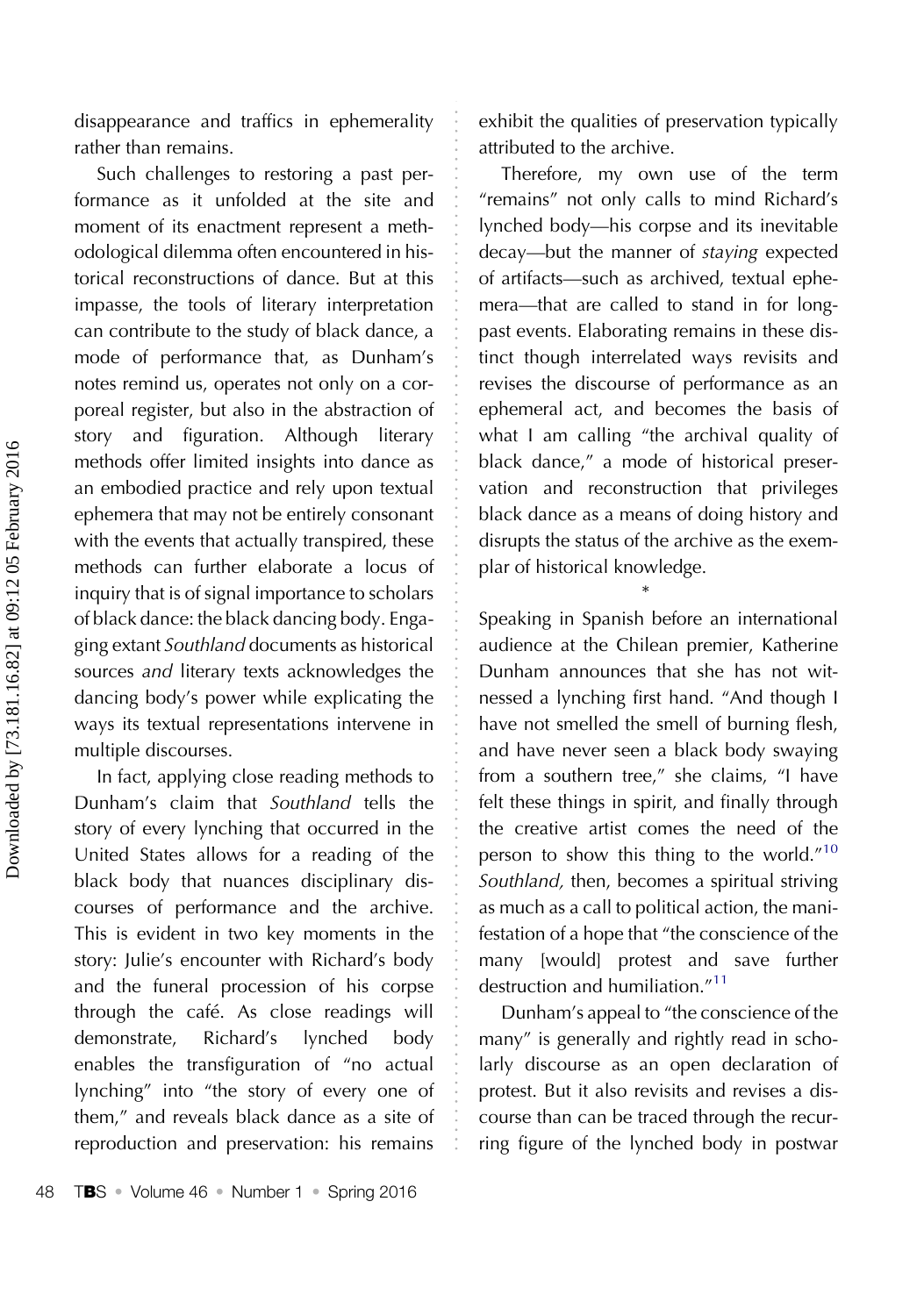African American literature, where it became the abiding literary symbol of racial hatred.<sup>12</sup> Exposed and broken, the hanging body of a lynching victim at once indicated a now past act of terror and served as a spectacular reminder of pain and suffering that extended beyond the remains themselves. The symbolic heft of this trope enabled black writers to grapple with questions of belonging and exclusion, as well as illustrate the peculiar sway that the practice and remains of lynching held in the projects of black, white, and national identity-making.

Dunham capitalizes upon the symbolic labor afforded by such representations of lynched remains. In the moments following the offstage lynching, Julie, who has used it as an "opportunity to escape from the sordidness of her own life" and as compensation for the shame she feels after her assault, feels powerful and relevant.<sup>[13](#page-8-0)</sup> During her confrontation with Richard's body, his disfigurement confirms both her subjecthood and influence as a white Southern woman, as well as Richard's transformation from a subject to an object heralding the extralegal rule of white supremacy. His object status is confirmed again when she takes a piece of his shirt to memorialize his death and, crucially, her guilt-laden triumph.<sup>15</sup> These confirmations rely on a mode of displacement explicable through Frantz Fanon's rumination on "the fact of blackness." In the oft-cited chapter of the same name, Fanon describes an occasion "when [he] had to meet the white man's eyes,"<sup>[16](#page-8-0)</sup> an occasion that scripted blackness not as a fact in itself, but as a notion perceptible only through its relation to whiteness. Blackness, then, is not a dermic, corporeal fact, but a concoction of "a thousand details,

anecdotes, stories" created by and through whiteness as a means of disciplining the black body (111). The gap between concoction and dermic fact represents the "real dialectic between [the black] body and the world" (111), the cavernous divide that compels him to "[make himself] an object" (112). Under the pressures of a world designed to operate in racial terms, the corporeal fact of Fanon's black skin must yield to the "racial epidermal schema" that demands this phenomenal displacement  $(112)$ .

Whereas Fanon delineates the racial epidermal schema in order to theorize racial subjectivity, I am compelled to apply his delineation of phenomenal displacement to the moment of encounter between Julie (as proxy for the white world) and Richard (whose remains are the site of displacement). By the time Julie rips Richard's shirt for a souvenir, Richard's subjecthood—dislocated by Julie's accusation and the fulfillment of the lynching—has fled his body. His dislocated subjecthood unmakes Richard's body into flesh, vulnerable to the larger goals of Dunham's project: literally empty, Richard's flesh awaits its moment of being filled with the next ready discourse, populated by other lynch victims and their stories.<sup>[17](#page-8-0)</sup> As a synecdochical representation of every story of lynching, Richard's corpse—his remains catalyze the transfiguration of no actual lynching into the story of every one of them, and become a reservoir for the continuous circulation of stories and phenomenal bodies.

Stories of a bygone era amass and abound at the site of Richard's remains. His corpse, the site of inevitable decay—or disappearance—continues to labor even in death,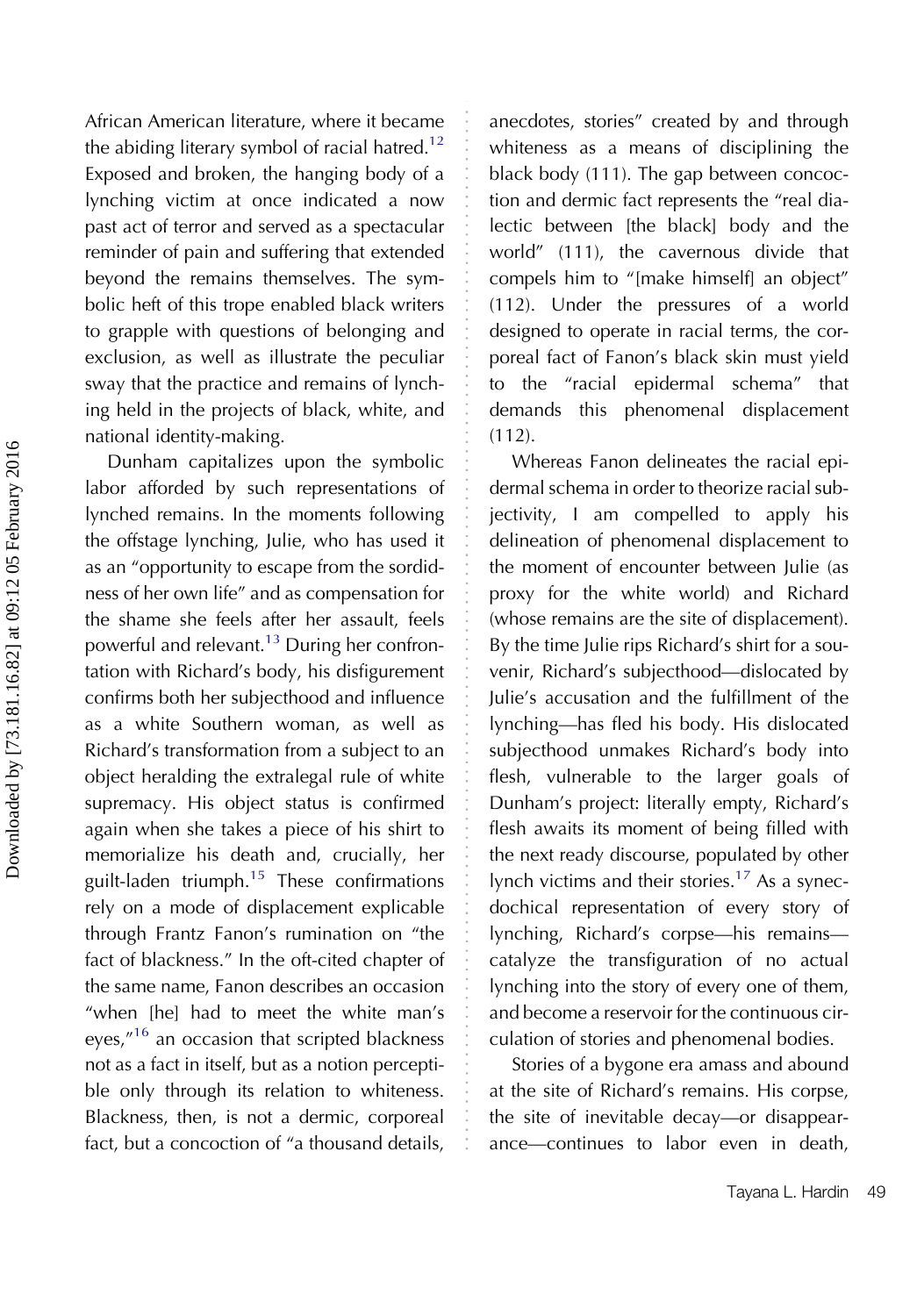becoming the story of every lynching that has occurred in the United States. His remains, while ostensibly typifying a notion of performance as subject to impermanence and decomposition, paradoxically acquire archival power through the perpetual circulation and reproduction of previous lynching stories. His bones will inevitably pronounce the disappearance of his flesh, but the stories will remain indefinitely, unchanged. In the tumult of bodily decay, these stories become precious, in part, because they stay—rendered intelligible and perceptible by the logic of the archive, where remains matter. These stories thus act like the material traces —the ephemera, documents, artifacts—that remain in the wake of human lives and events. Under Dunham's command and imagination, the corporeal remains of a young field hand posit black dance as a mode of preservation, marking the archival quality of black dance. Called to participate in the process of saving, Richard's remains, by way of the restored behavior of performance, thus intervene once, twice, again into the storied terrain of American historiography.

The US embassy in Chile was furious that Dunham, a black woman "in a foreign country known for its strong Communist base and anti-American sentiment, had dared to expose America's darkest side."<sup>[18](#page-8-0)</sup> The US State Department had even advised Dunham during rehearsals in Santiago to "remove the lynching scene."<sup>[19](#page-8-0)</sup> In response, she insisted that "it must be done. If you don't want it done, you must assure me that this sort of thing is ended in the United States."<sup>[20](#page-8-0)</sup> Needless to say, the show went on. Following the premiere, local reporters

\*

50 TBS • Volume 46 • Number 1 • Spring 2016

in Santiago were informed that "all newsprint [in Chile] would be withdrawn if anyone dared to write about Southland."<sup>[21](#page-8-0)</sup> The impact of this threat still reverberates in the archive. The striking, even spectacular absence of press clippings and relative paucity of other Southland ephemera remind us, as does Richard's lynched body, of hegemonic power's demands and reach.

As two instantiations of remains, Richard's corpse and the textual ephemera of the archive rehearse a conversation about the capacity of performance to save and be saved. Dunham's insistence that Southland tells the story of every one of them participates in that discussion, calling our attention to the sedimentary quality of black concert dance the ephemeral attributes of performance as nonetheless burdened with something, a history, that stubbornly stays, that takes shape along the contours of the black performing body. Such a reading of Southland not only revises critical literature positing performance as an ephemeral act, but also disrupts the conception of the archive as the paragon of immutable preservation.

Dunham choreographs this disruption most vividly as Southland transitions between Acts I and II. After the mob lynches Richard in the first act's final moments, Lucy dances her grief to the mournful strains of "Strange Fruit," while the chorus gathers his body and takes him offstage. The second act opens in an urban cafe, where patrons dance and enjoy what "substitutes they may find for the deprivations of their daily lives." Whereas the first scene establishes what Dunham calls "the [simple] earth-dignity of the Negro," the comedies of cafe life now pulse with menace and threat. At the height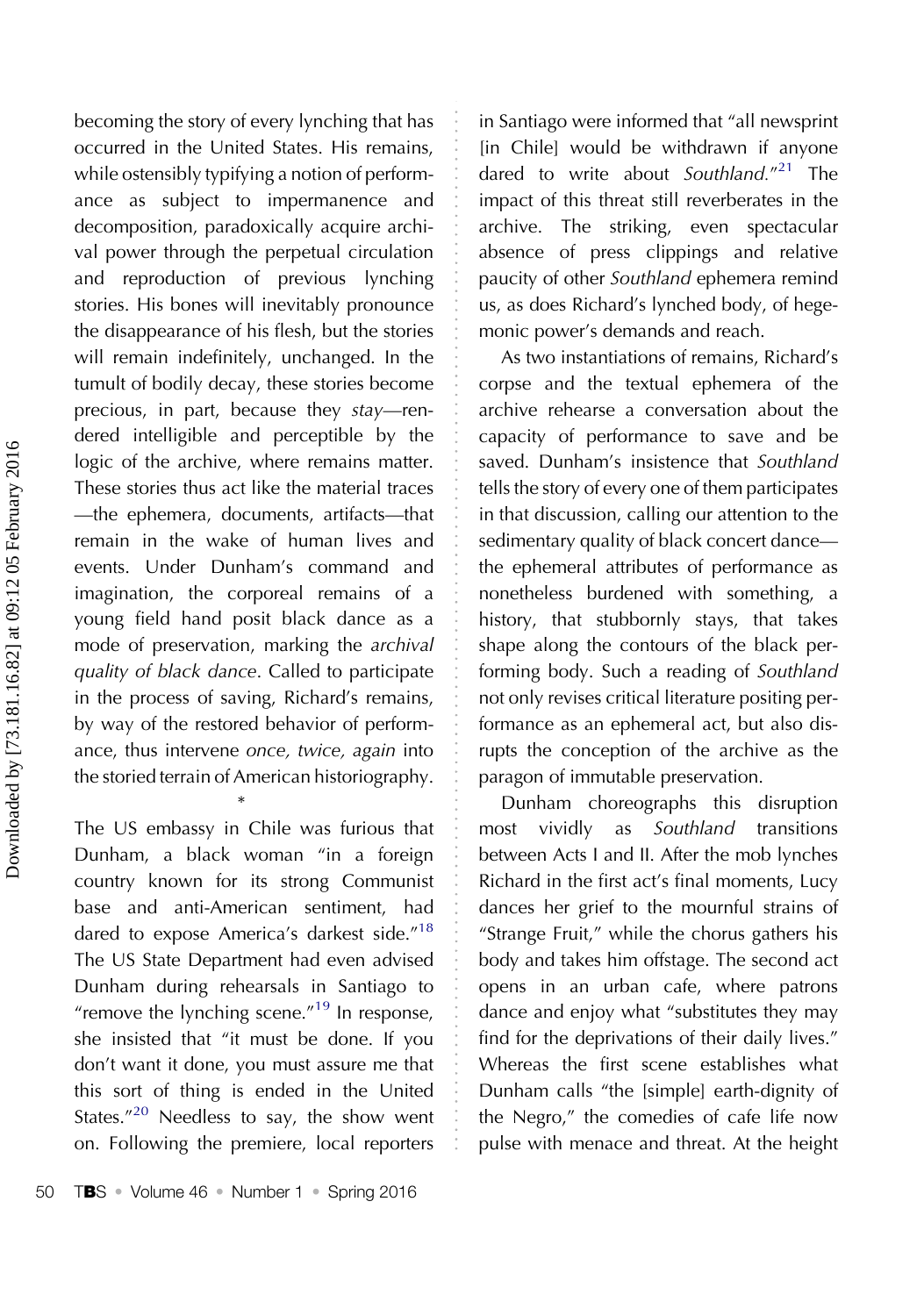<span id="page-6-0"></span>of the tragicomic diversions, the chorusturned-funeral cortege bears Richard's lynched body through the cafe. The procession is "purely symbolic"; the cafe patrons do not see but, instead, sense the funeral procession, for, as Dunham reasoned, "it is inconceivable that the essential tragedy of a people could escape them, even in the midst of pleasure." The blues music that had been playing suddenly stops as the cortege makes its way through the cafe. The dancers freeze. And then there is that "profound moment of realization of [their] tragic situation."<sup>[22](#page-8-0)</sup> A young boy drops his cards, a girl cries. The music starts again, but in a minor key that draws the dancers into a "sad, slow yet menacing dance." [23](#page-8-0) A young man plunges a knife into the floor again and again. A couple "bury themselves in the sexual embrace of a slow dance movement," while "another couple dance disjointedly, heedlessly."<sup>[24](#page-8-0)</sup>

At first glance, this scene seemingly bears witness to an idea both fundamental and familiar to black studies scholars: the pains of the past are not beholden to temporal, spatial, or geographic borders and, therefore, are never truly past or circumvented. The sudden halt of the music and dancers registers the "tragic situation" in which they find themselves, and the profound realization of its abiding, unrelenting impact on their daily lives. Richard's remains become more than a revolving door for stories of lynchings in the United States: through their archival capacity to conserve and restore, his remains become a symbol for perpetual pain.

It might seem, then, that the archival quality of black dance fixes black dance, and black performance writ large, within a never-ending, traumatic loop of despair and

tragedy, with no recourse to joy or change. The innumerable plunges of the knife into the floor and the young girl's cries provide one case in point. But a closer consideration of the couples' dancing further nuances the archival quality of black dance while unhinging it from the notions of indefinite, unchanging preservation typically attributed to the archive. As the cortege bears Richard's body through the café, the symbolic magnitude of his remains infuse hyperbole and disjointedness into the patrons' dancing. These dancing bodies, each with their own movement signature, respond individually to the presence of Richard's corpse and its attendant stories, creating multiple iterations of heedless dancing that allow for the continual reinterpretation of old material. The couples' movements seem to veer from the unending monotony of the indefinite and the unchanging. The jaggedness—the breaks—in their movement signal a turn from the familiar and the expected toward something different, something fresh; maybe even something new. The archival quality of black dance unlocks new possibilities for conceptions of performance and the archive, while reminding us of the many ways the black dancing body lends itself to the ongoing story of what remains.

## Notes

1. During a presentation on Dunham at the Collegium for African Diaspora Dance's 2014 "Dancing the African Diaspora" conference, dance scholar Joanna Dee Das presented new archival findings that documented December 9, 1950 as the premiere of Southland, rather than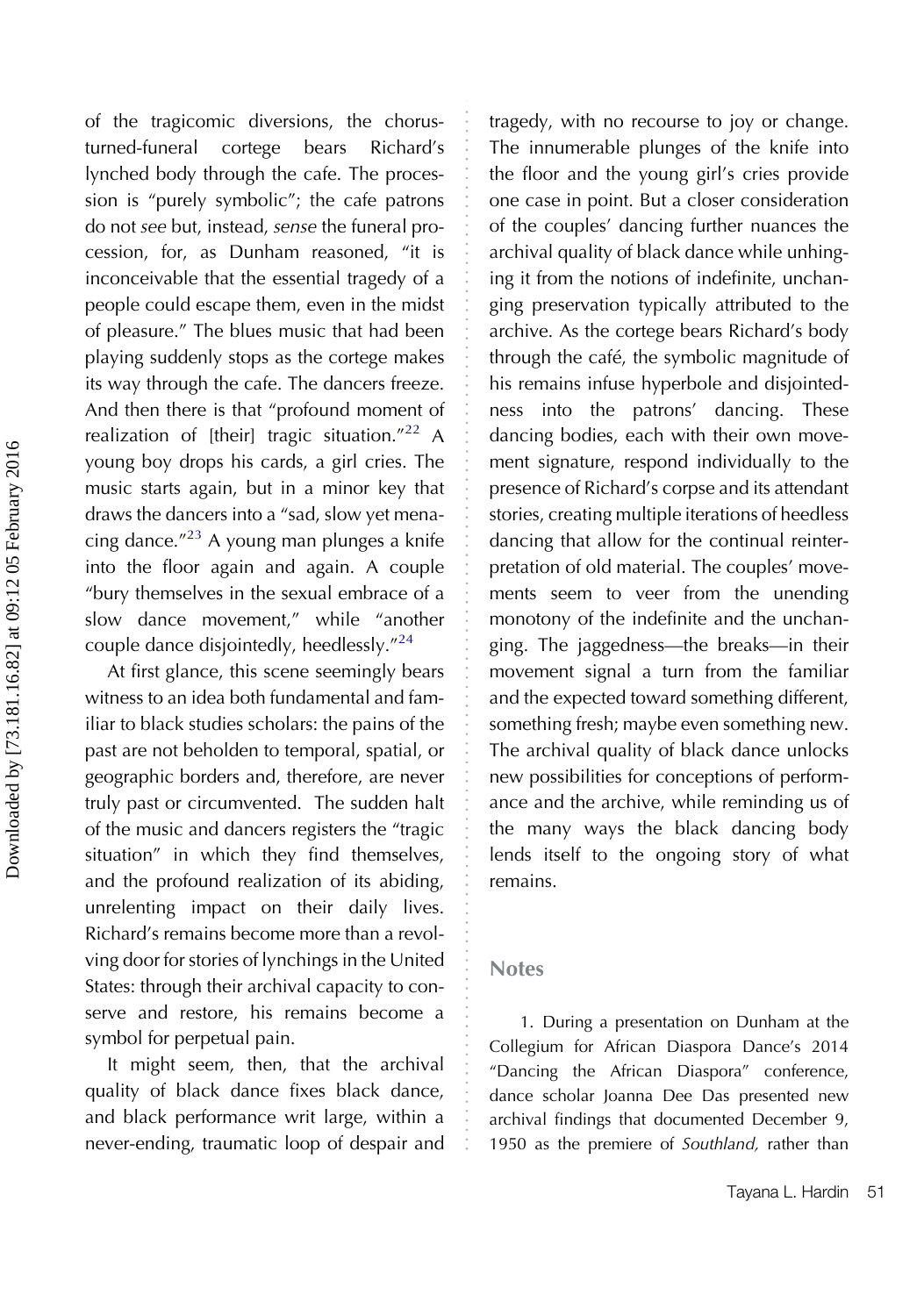<span id="page-7-0"></span>January 1951, the date listed on archival documents referred to in this essay.

2. See US Senate Resolution 39 (S. Res. 39), 109th Congress, 1st Session, "Apologizing to the victims of lynching and the descendants of those victims for the failure of the Senate to enact antilynching legislation," February 7, 2005.

3. Constance Valis Hill, "Katherine Dunham's Southland: Protest in the Face of Repression," in Kaiso!: Writings by and about Katherine Dunham, eds. VèVè A. Clark and Sara E. Johnson (Madison: University of Wisconsin Press, 2005), 345–63. Hill writes, "it was amidst hearing news about the trials of the Martinsville Seven and Willie McGhee, in which black youths in Virginia and Mississippi convicted of raping a white woman were sentenced to death, that Dunham's response to America from afar took shape in Southland" (348).

4. From a simple typewritten, paginated document titled "Concerning the ballet SOUTHLAND," dated January, 1953, Palais de Chaillot, Paris. This document is an English translation of another document titled "A propos du ballet 'Southland'," which, I presume, was distributed in the program notes during the Paris run of Southland. I will refer exclusively to the English translation. All Southland primary documents cited in this article are archived in the "Misc. Manuscripts, 1950– 1954" folder of the Katherine Dunham Papers, 1906–2006, Southern Illinois University Special Collections Research Center.

5. Many examples of Dunham's commitment to social justice causes abound. However, Southland continues what seems to be a special passion and dedication that Dunham had for the anti-lynching cause. In her New York debut at the 1937 "Negro Dance Evening," which was held at the Ninety-second Street Young Men's Hebrew Association, Dunham and her company presented Tropic Death, which cast Talley Beatty as a fugitive from a lynch mob. For more on the reception of

Dunham's early work, see Susan Manning's "Modern Dance, Negro Dance, and Katherine Dunham," in Kaiso!, 256–66.

6. The following précis is summarized from "Concerning the ballet Southland." Phrases taken directly from the document are enclosed in quotation marks.

7. Dunham Papers, "Program Notes, Chile."

8. I am inspired here by the introduction to Black Performance Theory (Durham, NC: Duke University Press, 2014) by editors Thomas F. DeFrantz and Anita Gonzalez. DeFrantz parses "performance" as a conscious, corporeal act pushed by the "excitement of breath" in the creation of "subject and subjectivity" (6), while Gonzalez explains performance as a mode of human "enactment, re-creation, or storytelling" using "metaphoric or symbolic content to communicate perspectives about life" (6). In Dunham's statement that Southland is the story of every single lynching in the United States, I believe she points toward black dance as operating at the level of the corporeal and the symbolic, as the editors seem to claim about black performance.

9. Certainly, archival (or archivable) artifacts such as choreographic notes and video footage are not the only means of reproducing Southland choreography, as the revival of Southland by Denver-based choreographer Cleo Parker Robinson demonstrates. The Cleo Parker Robinson Dance Ensemble restaged Dunham's ballet in September 2012 with grant support from the National Endowment for the Arts. The content of the ballet was re-created using the same documents examined here and the memory of Julie Robinson Belafonte, who played the role of Julie in the 1950 Chilean and 1953 Parisian productions. Belafonte's memory, along with artist interviews conducted over the years, play a significant role in the Southland archive, yet remind me that human memory, like physical artifacts, is incomplete and not always wholly forthcoming. The fallibility of